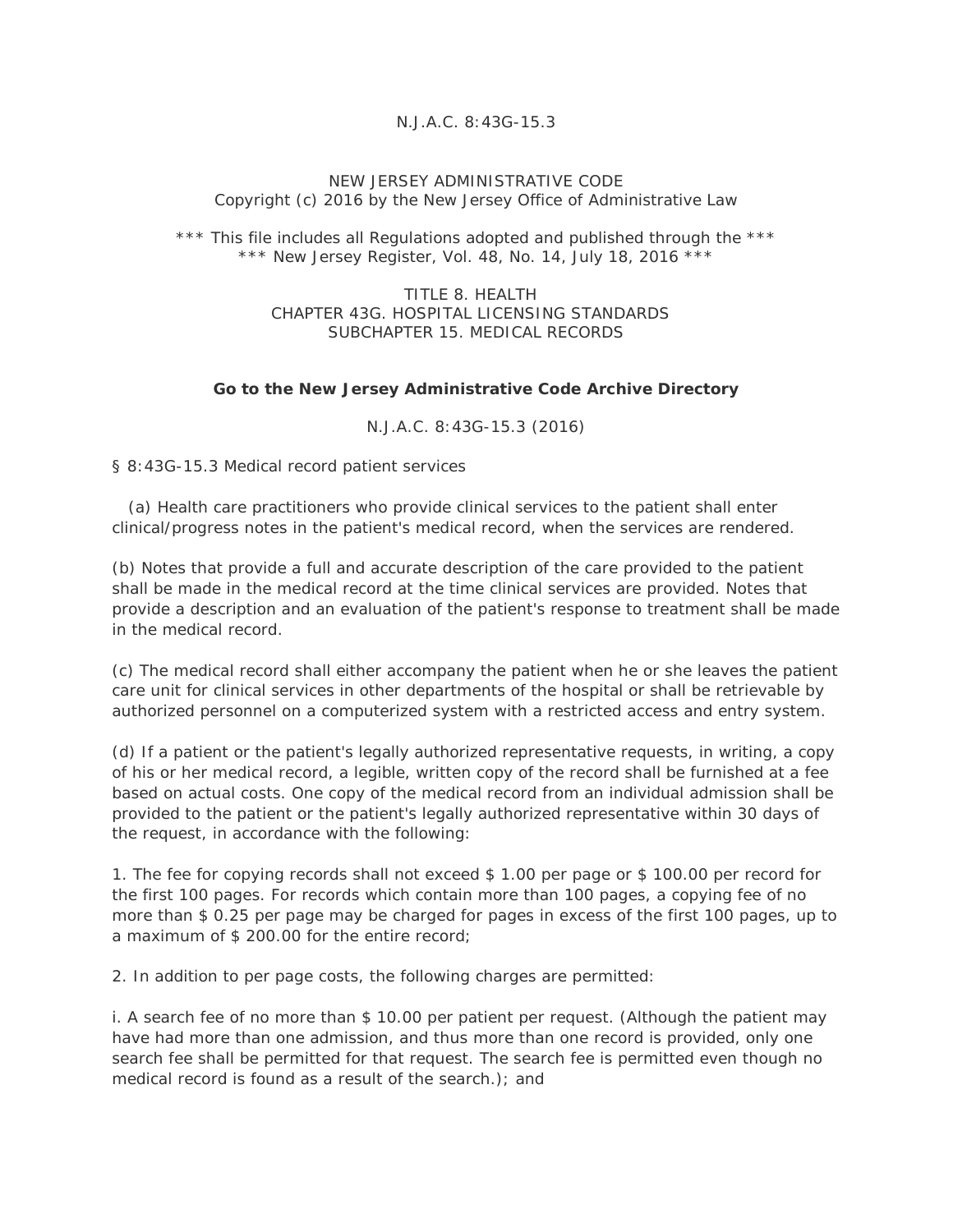ii. A postage charge of actual costs for mailing. No charges shall be assessed other than those permitted in (d)1 and 2 above;

3. The hospital shall establish a policy assuring access to copies of medical records for patients who do not have the ability to pay; and

4. The hospital shall establish a fee policy providing an incentive for use of abstracts or summaries of medical records. The patient or his or her representative, however, has a right to receive a full or certified copy of the medical record.

5. For purposes of this subsection, "legally authorized representative" means the following:

i. Spouse, domestic partner or civil union partner;

- ii. Immediate next of kin;
- iii. Legal guardian;
- iv. Patient's attorney;

v. Patient's third party insurer; and

vi. Worker's compensation carriers, where access is permitted by contract or law, but limited only to that portion of the medical record which is relevant to the specific workrelated incident at issue in the worker's compensation claim.

(e) The fee for copying medical records shall be based on actual costs, which in no case shall exceed \$ 1.00 per page and \$ 10.00 per search, in the case of the following:

1. Where the patient has authorized release of his or her medical record to a person or entity other than those identified in (d) above, including but not limited to physicians or other practitioners who provided care to the patient, or attorneys representing such providers; or

2. The patient subsequently requests additional copies of a medical record which has been furnished in accordance with (d) above.

(f) Access to the medical record shall be limited only to the extent necessary to protect the patient. A verbal explanation for any denial of access shall be given to the patient or legal guardian by the physician and there shall be documentation of this in the medical record. In the event that direct access to a copy by the patient is medically contraindicated (as documented by a physician in the patient's medical record), the medical record shall be made available to a legally authorized representative of the patient or the patient's physician.

(g) The patient shall have the right to attach a brief comment or statement to his or her medical record after completion of the medical record.